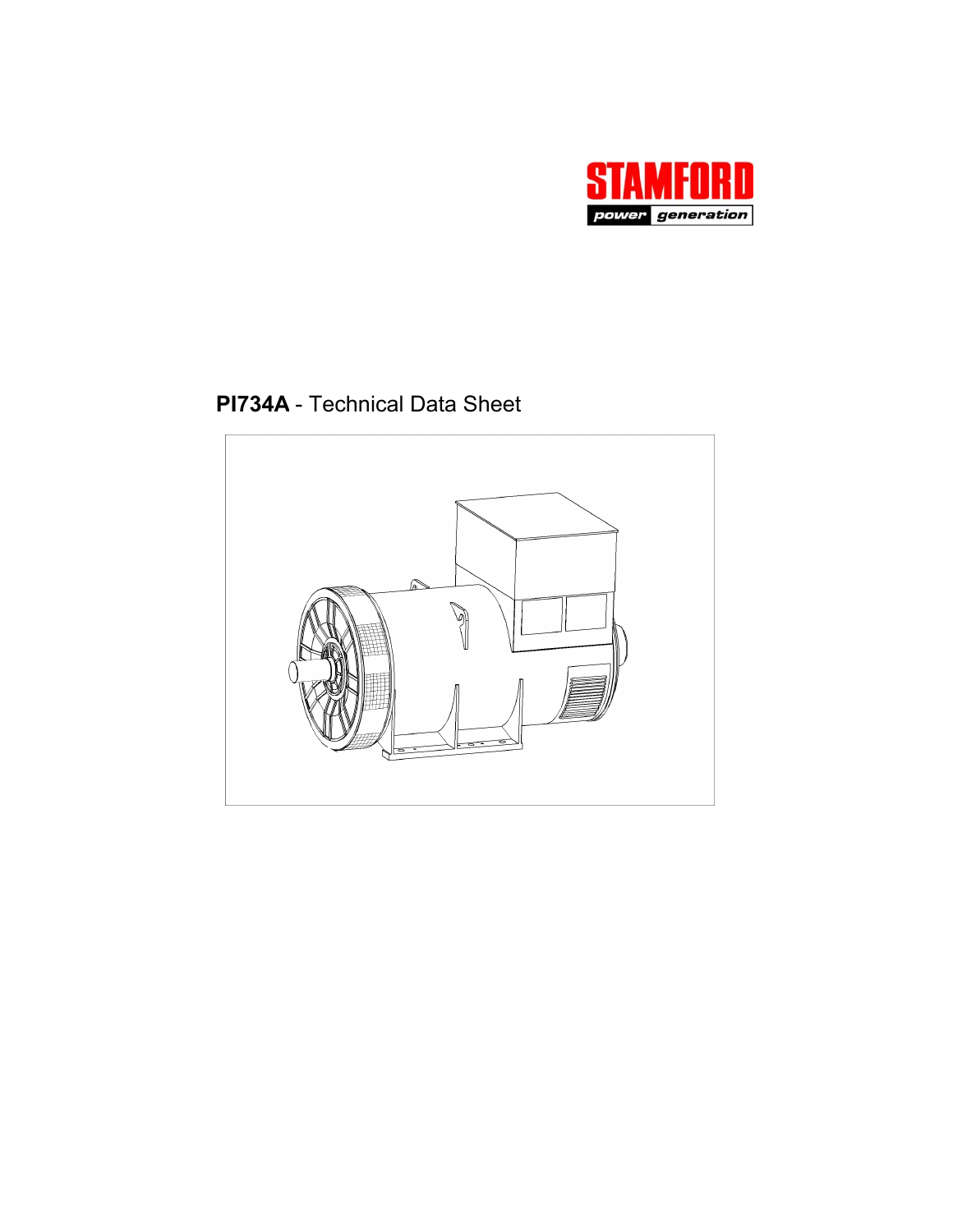# PI734A **SPECIFICATIONS & OPTIONS**



## **STANDARDS**

Newage Stamford industrial generators meet the requirements of BS EN 60034 and the relevant sections of other national and international standards such as BS5000, VDE 0530, NEMA MG1-32, IEC60034, CSA C22.2-100, AS1359.

Other standards and certifications can be considered on request.

#### **DESCRIPTION**

The STAMFORD PI range of synchronous ac generators are brushless with a rotating field. They are separately excited by the STAMFORD Permanent Magnet Generator (PMG). This is a shaft mounted, high frequency, pilot exciter which provides a constant supply of clean power via the Automatic Voltage Regulator (AVR) to the main exciter. The main exciter output is fed to the main rotor, through a full wave bridge rectifier, protected by surge suppression.

#### **VOLTAGE REGULATORS**

The PI range generators complete with a PMG are available with one of two AVRs. Each AVR has soft start voltage build up and built in protection against sustained over-excitation, which will de-excite the generator after a minimum of 8 seconds.

Underspeed protection (UFRO) is also provided on both AVRs. The UFRO will reduce the generator output voltage proportional to the speed of the generator below a presettable level.

The **MX341 AVR** is two phase sensed with a voltage regulation of  $\pm$  1 %. (see the note on regulation).

The **MX321 AVR** is 3 phase rms sensed with a voltage regulation of 0.5% rms (see the note on regulation). The UFRO circuit has adjustable slope and dwell for controlled recovery from step loads. An over voltage protection circuit will shutdown the output device of the AVR, it can also trip an optional excitation circuit breaker if required. As an option, short circuit current limiting is available with the addition of current transformers.

Both the MX341 and the MX321 need a generator mounted current transformer to provide quadrature droop characteristics for load sharing during parallel operation. Provision is also made for the connection of the STAMFORD power factor controller, for embedded applications, and a remote voltage trimmer.

### **WINDINGS & ELECTRICAL PERFORMANCE**

All generator stators are wound to 2/3 pitch. This eliminates triplen (3rd, 9th, 15th …) harmonics on the voltage waveform and is found to be the optimum design for trouble-free supply of non-linear loads. The 2/3 pitch design avoids excessive neutral currents sometimes seen with higher winding pitches. A fully connected damper winding reduces oscillations during paralleling. This winding, with the 2/3 pitch and carefully selected pole and tooth designs, ensures very low levels of voltage waveform distortion.

#### **TERMINALS & TERMINAL BOX**

Standard generators feature a main stator with 6 ends brought out to the terminals, which are mounted on the frame at the non-drive end of the generator. A sheet steel terminal box contains the AVR and provides ample space for the customers' wiring and gland arrangements. It has removable panels for easy access.

#### **SHAFT & KEYS**

All generator rotors are dynamically balanced to better than BS6861:Part 1 Grade 2.5 for minimum vibration in operation. Two bearing generators are balanced with a half key.

#### **INSULATION/IMPREGNATION**

The insulation system is class 'H', and meets the requirements of UL1446. All wound components are impregnated with materials and processes designed specifically to provide the high build required for static windings and the high mechanical strength required for rotating components.

#### **QUALITY ASSURANCE**

Generators are manufactured using production procedures having a quality assurance level to BS EN ISO 9001.

#### **NOTE ON REGULATION**

The stated voltage regulation may not be maintained in the presence of certain radio transmitted signals. Any change in performance will fall within the limits of Criteria 'B' of EN 61000-6-2:2001. At no time will the steady-state voltage regulation exceed 2%.

NB Continuous development of our products entitles us to change specification details without notice, therefore they must not be regarded as binding.

Front cover drawing is typical of the product range.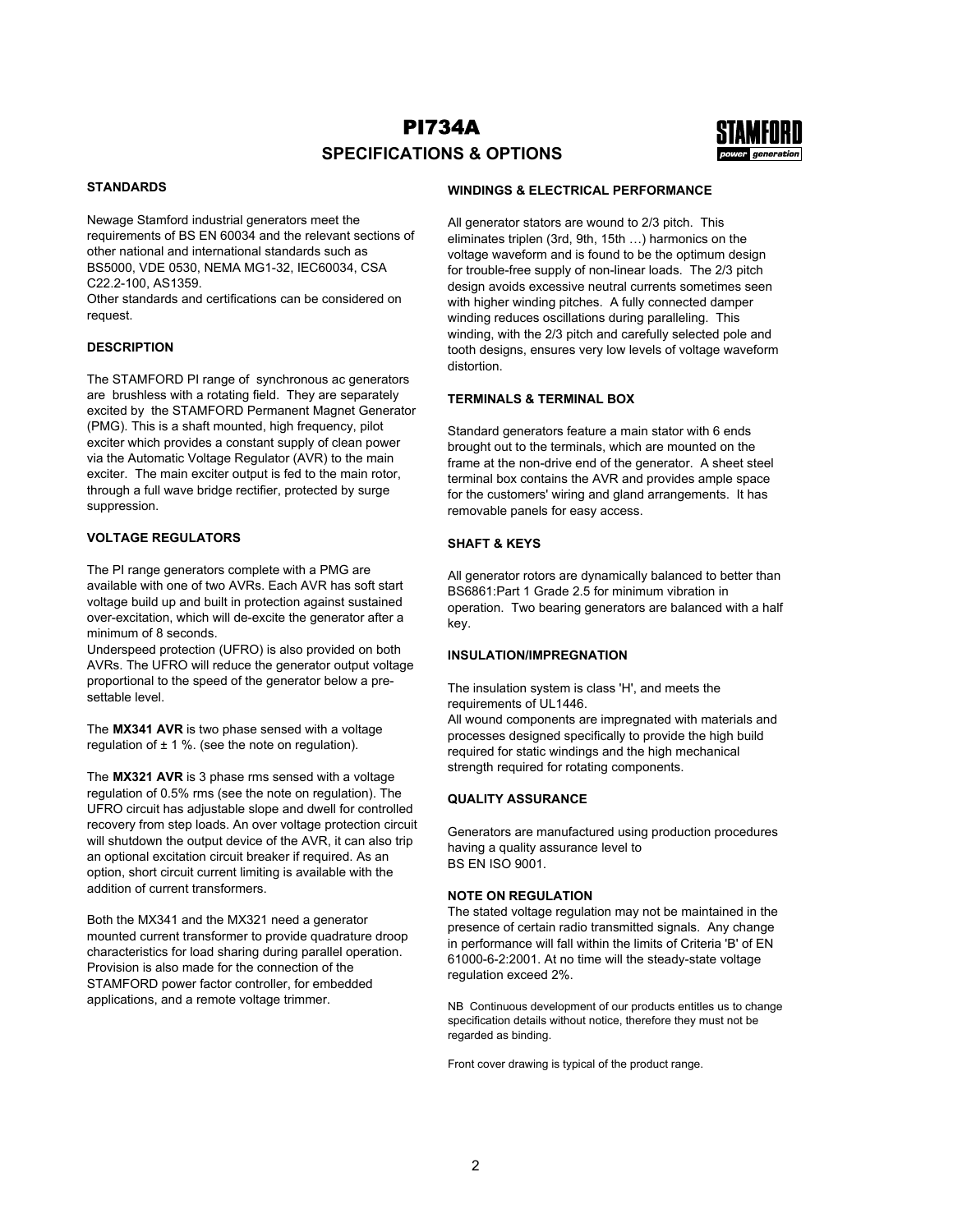

## **WINDING 312**

| <b>CONTROL SYSTEM</b>                                   | SEPARATELY EXCITED BY P.M.G.                                 |                                              |                                                                                      |                   |                                   |         |         |         |  |  |  |  |
|---------------------------------------------------------|--------------------------------------------------------------|----------------------------------------------|--------------------------------------------------------------------------------------|-------------------|-----------------------------------|---------|---------|---------|--|--|--|--|
| A.V.R.                                                  | MX341                                                        | MX321                                        |                                                                                      |                   |                                   |         |         |         |  |  |  |  |
| <b>VOLTAGE REGULATION</b>                               | ±1%                                                          | ± 0.5%                                       | With 4% ENGINE GOVERNING                                                             |                   |                                   |         |         |         |  |  |  |  |
| SUSTAINED SHORT CIRCUIT                                 | REFER TO SHORT CIRCUIT DECREMENT CURVES (page 7)             |                                              |                                                                                      |                   |                                   |         |         |         |  |  |  |  |
| <b>INSULATION SYSTEM</b>                                | <b>CLASS H</b>                                               |                                              |                                                                                      |                   |                                   |         |         |         |  |  |  |  |
| <b>PROTECTION</b>                                       | IP <sub>23</sub>                                             |                                              |                                                                                      |                   |                                   |         |         |         |  |  |  |  |
| <b>RATED POWER FACTOR</b>                               | 0.8                                                          |                                              |                                                                                      |                   |                                   |         |         |         |  |  |  |  |
| <b>STATOR WINDING</b>                                   | DOUBLE LAYER LAP                                             |                                              |                                                                                      |                   |                                   |         |         |         |  |  |  |  |
| <b>WINDING PITCH</b>                                    | <b>TWO THIRDS</b>                                            |                                              |                                                                                      |                   |                                   |         |         |         |  |  |  |  |
| <b>WINDING LEADS</b>                                    | 6                                                            |                                              |                                                                                      |                   |                                   |         |         |         |  |  |  |  |
| <b>MAIN STATOR RESISTANCE</b>                           |                                                              | 0.0016 Ohms PER PHASE AT 22°C STAR CONNECTED |                                                                                      |                   |                                   |         |         |         |  |  |  |  |
| <b>MAIN ROTOR RESISTANCE</b>                            |                                                              |                                              |                                                                                      | 1.67 Ohms at 22°C |                                   |         |         |         |  |  |  |  |
| <b>EXCITER STATOR RESISTANCE</b>                        |                                                              |                                              |                                                                                      | 17.5 Ohms at 22°C |                                   |         |         |         |  |  |  |  |
| <b>EXCITER ROTOR RESISTANCE</b>                         |                                                              |                                              |                                                                                      |                   | 0.048 Ohms PER PHASE AT 22°C      |         |         |         |  |  |  |  |
| <b>R.F.I. SUPPRESSION</b>                               |                                                              |                                              | BS EN 61000-6-2 & BS EN 61000-6-4, VDE 0875G, VDE 0875N. refer to factory for others |                   |                                   |         |         |         |  |  |  |  |
| <b>WAVEFORM DISTORTION</b>                              | NO LOAD < 1.5% NON-DISTORTING BALANCED LINEAR LOAD < 5.0%    |                                              |                                                                                      |                   |                                   |         |         |         |  |  |  |  |
| <b>MAXIMUM OVERSPEED</b>                                |                                                              |                                              |                                                                                      | 2250 Rev/Min      |                                   |         |         |         |  |  |  |  |
| <b>BEARING DRIVE END</b>                                | BALL. 6228 C3                                                |                                              |                                                                                      |                   |                                   |         |         |         |  |  |  |  |
| <b>BEARING NON-DRIVE END</b>                            | BALL. 6319 C3                                                |                                              |                                                                                      |                   |                                   |         |         |         |  |  |  |  |
|                                                         |                                                              |                                              | 1 BEARING                                                                            |                   | 2 BEARING                         |         |         |         |  |  |  |  |
| <b>WEIGHT COMP. GENERATOR</b>                           |                                                              |                                              | 2760 kg                                                                              |                   | 2710 kg                           |         |         |         |  |  |  |  |
| <b>WEIGHT WOUND STATOR</b>                              |                                                              |                                              | 1306 kg                                                                              |                   | 1306 kg                           |         |         |         |  |  |  |  |
| WEIGHT WOUND ROTOR                                      |                                                              |                                              | 1139 kg                                                                              |                   | 1077 kg                           |         |         |         |  |  |  |  |
| <b>WR<sup>2</sup> INERTIA</b>                           |                                                              |                                              | 32.7498 kgm <sup>2</sup>                                                             |                   | 31.7489 kgm <sup>2</sup>          |         |         |         |  |  |  |  |
| SHIPPING WEIGHTS in a crate                             |                                                              |                                              | 2833kg                                                                               |                   | 2779kg                            |         |         |         |  |  |  |  |
| PACKING CRATE SIZE                                      |                                                              |                                              | 194 x 105 x 154(cm)                                                                  |                   | 194 x 105 x 154(cm)               |         |         |         |  |  |  |  |
|                                                         |                                                              |                                              | 50 Hz                                                                                |                   | 60 Hz                             |         |         |         |  |  |  |  |
| <b>TELEPHONE INTERFERENCE</b>                           |                                                              |                                              | <b>THF&lt;2%</b>                                                                     |                   | <b>TIF&lt;50</b>                  |         |         |         |  |  |  |  |
| <b>COOLING AIR</b>                                      |                                                              |                                              | 2.69 m <sup>3</sup> /sec 5700 cfm                                                    |                   | 3.45 m <sup>3</sup> /sec 7300 cfm |         |         |         |  |  |  |  |
| VOLTAGE STAR                                            | 380/220                                                      | 400/231                                      | 415/240                                                                              | 440/254           | 416/240                           | 440/254 | 460/266 | 480/277 |  |  |  |  |
| <b>kVA BASE RATING FOR</b><br>REACTANCE VALUES          | 1225                                                         | 1260                                         | 1260                                                                                 | 1235              | 1370                              | 1500    | 1510    | 1525    |  |  |  |  |
| Xd DIR. AXIS SYNCHRONOUS                                | 3.51                                                         | 3.26                                         | 3.02                                                                                 | 2.64              | 4.23                              | 4.14    | 3.81    | 3.53    |  |  |  |  |
| X'd DIR. AXIS TRANSIENT                                 | 0.21                                                         | 0.20                                         | 0.18                                                                                 | 0.16              | 0.26                              | 0.25    | 0.23    | 0.22    |  |  |  |  |
| X"d DIR. AXIS SUBTRANSIENT                              | 0.16                                                         | 0.15                                         | 0.14                                                                                 | 0.12              | 0.19                              | 0.19    | 0.17    | 0.16    |  |  |  |  |
| Xq QUAD. AXIS REACTANCE                                 | 2.26                                                         | 2.10                                         | 1.95                                                                                 | 1.70              | 2.73                              | 2.67    | 2.46    | 2.28    |  |  |  |  |
| X"a QUAD, AXIS SUBTRANSIENT                             | 0.32                                                         | 0.29                                         | 0.27                                                                                 | 0.24              | 0.38                              | 0.37    | 0.34    | 0.32    |  |  |  |  |
| XL LEAKAGE REACTANCE                                    | 0.04                                                         | 0.04                                         | 0.03                                                                                 | 0.03              | 0.05                              | 0.05    | 0.04    | 0.04    |  |  |  |  |
| X <sub>2</sub> NEGATIVE SEQUENCE                        | 0.22                                                         | 0.21                                         | 0.19                                                                                 | 0.17              | 0.27                              | 0.26    | 0.24    | 0.23    |  |  |  |  |
| X <sub>0</sub> ZERO SEQUENCE                            | 0.03<br>0.03<br>0.03<br>0.02<br>0.02<br>0.03<br>0.03<br>0.03 |                                              |                                                                                      |                   |                                   |         |         |         |  |  |  |  |
| REACTANCES ARE SATURATED                                | VALUES ARE PER UNIT AT RATING AND VOLTAGE INDICATED          |                                              |                                                                                      |                   |                                   |         |         |         |  |  |  |  |
| T'd TRANSIENT TIME CONST.                               | 0.13s                                                        |                                              |                                                                                      |                   |                                   |         |         |         |  |  |  |  |
| T"d SUB-TRANSTIME CONST.<br>T'do O.C. FIELD TIME CONST. | 0.01s<br>2.14s                                               |                                              |                                                                                      |                   |                                   |         |         |         |  |  |  |  |
| Ta ARMATURE TIME CONST.                                 | 0.02s                                                        |                                              |                                                                                      |                   |                                   |         |         |         |  |  |  |  |
| <b>SHORT CIRCUIT RATIO</b>                              | 1/Xd                                                         |                                              |                                                                                      |                   |                                   |         |         |         |  |  |  |  |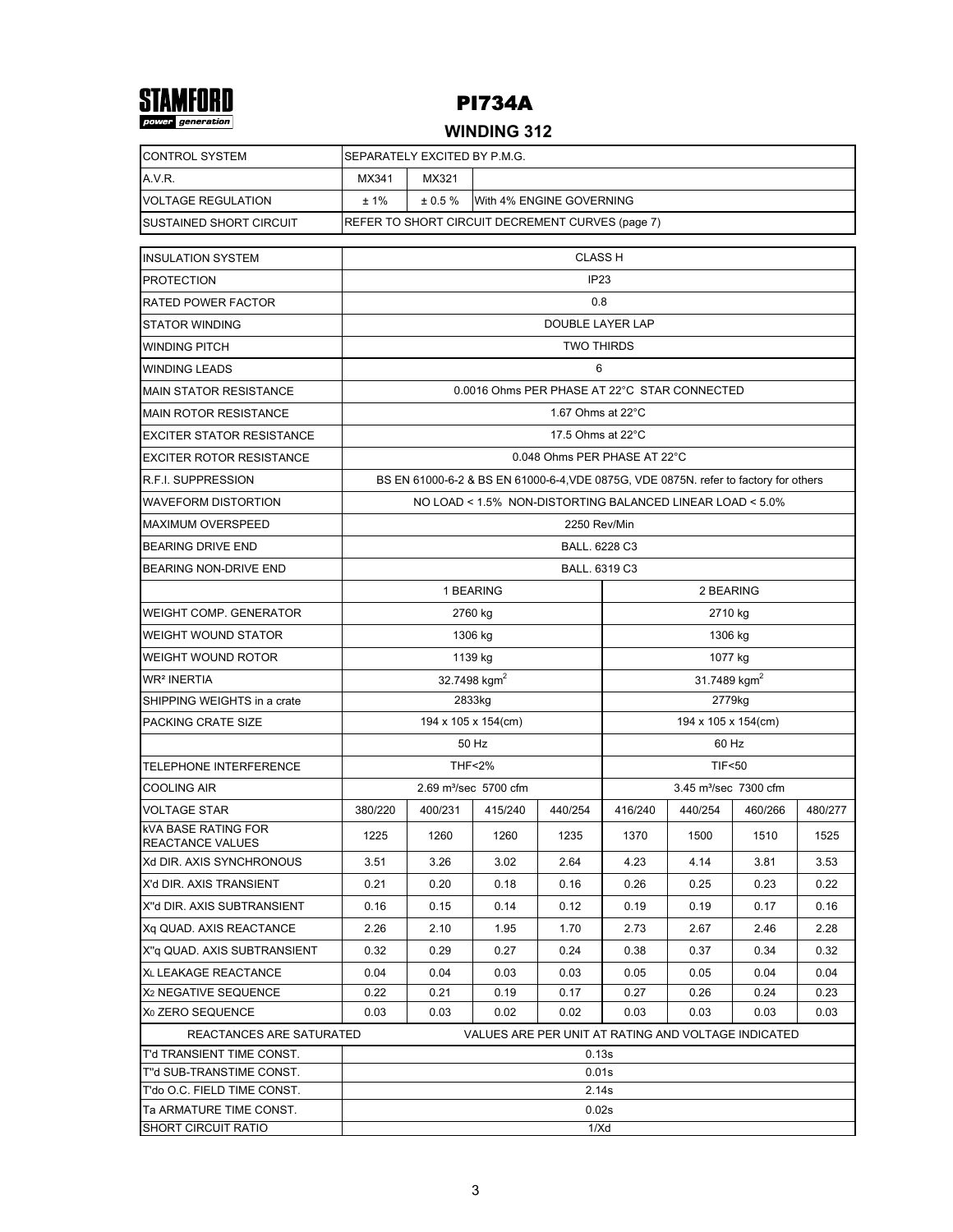





**THREE PHASE EFFICIENCY CURVES**







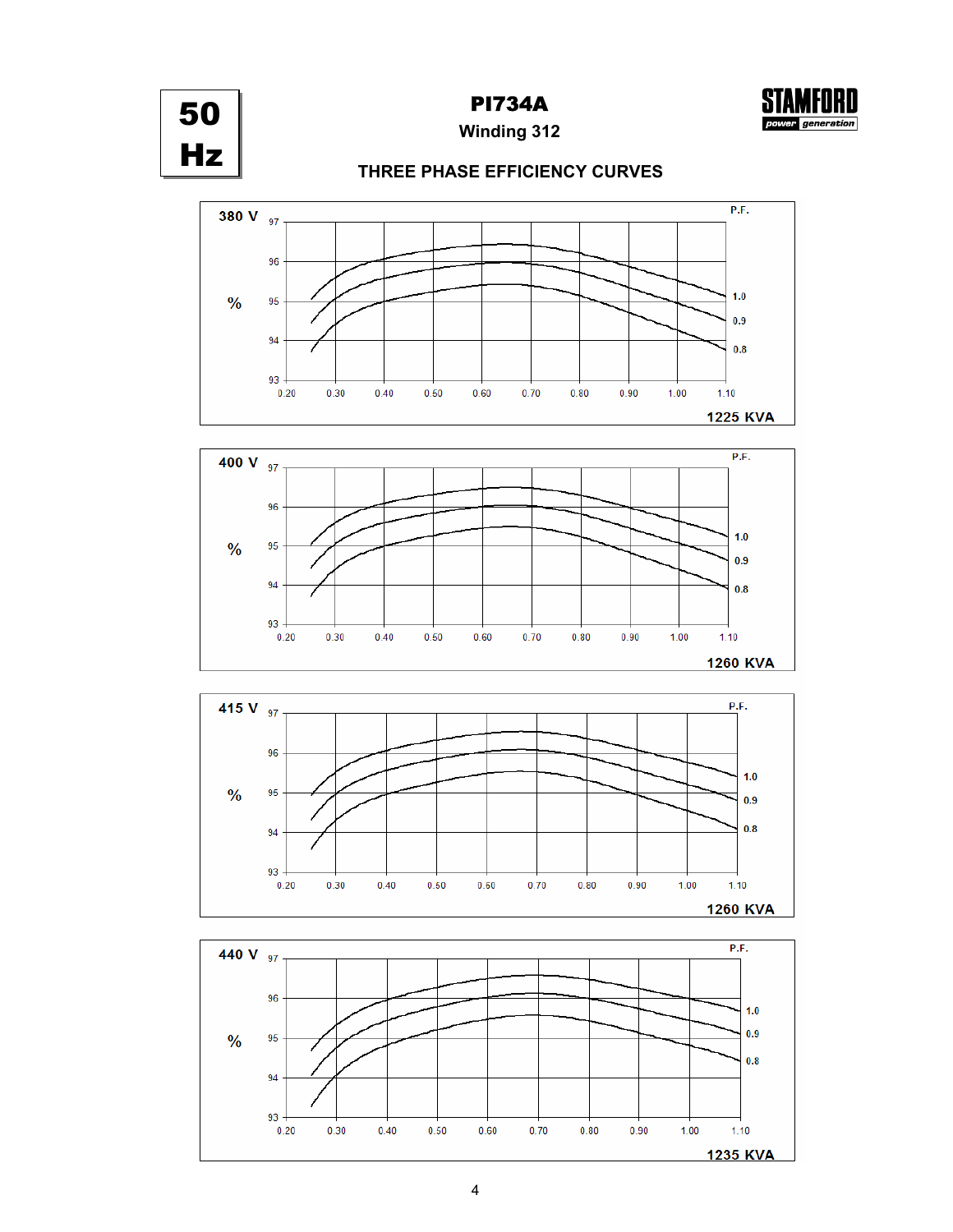

## **Winding 312**

60 Hz

## **THREE PHASE EFFICIENCY CURVES**







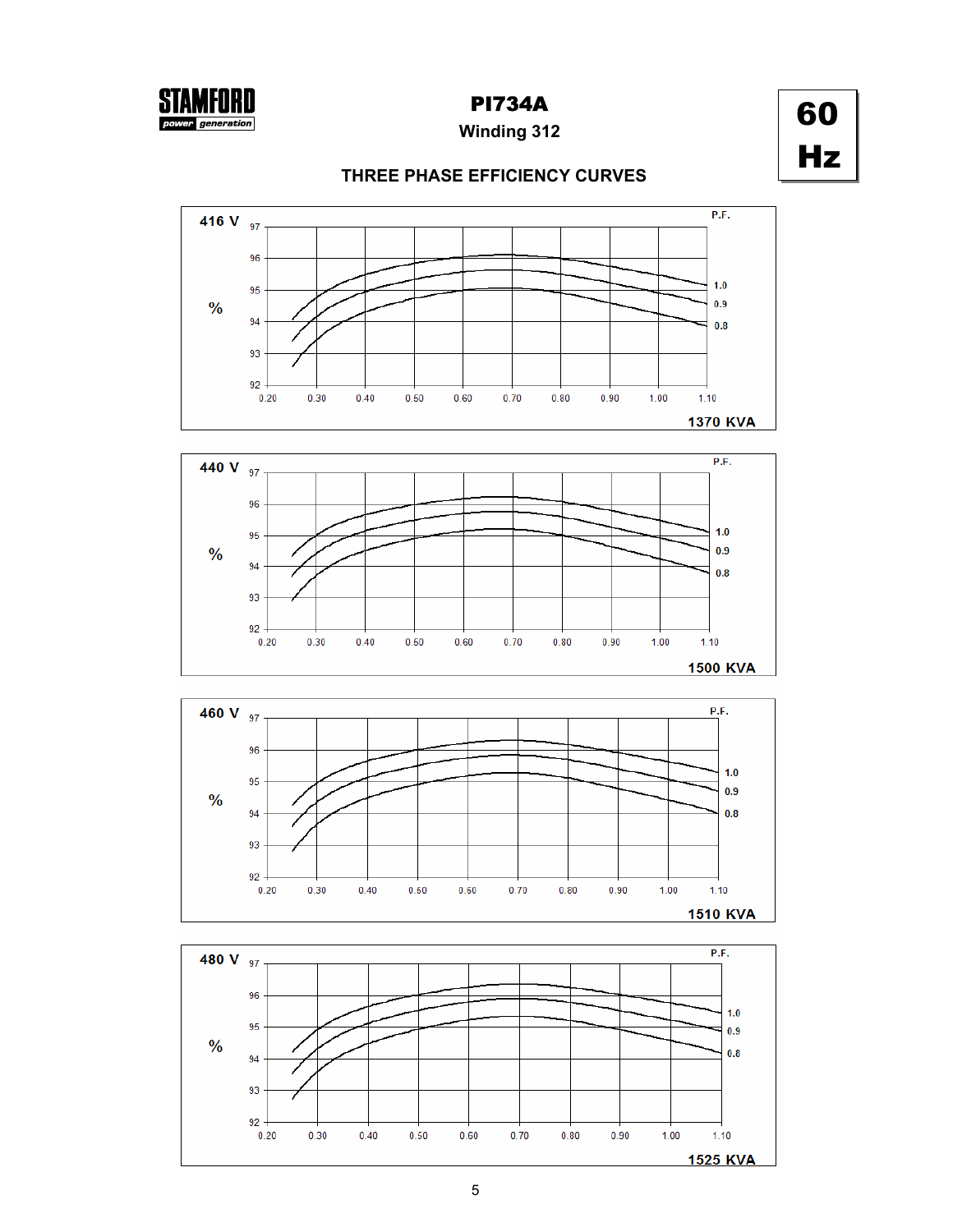



**Winding 312**

## **Locked Rotor Motor Starting Curve**



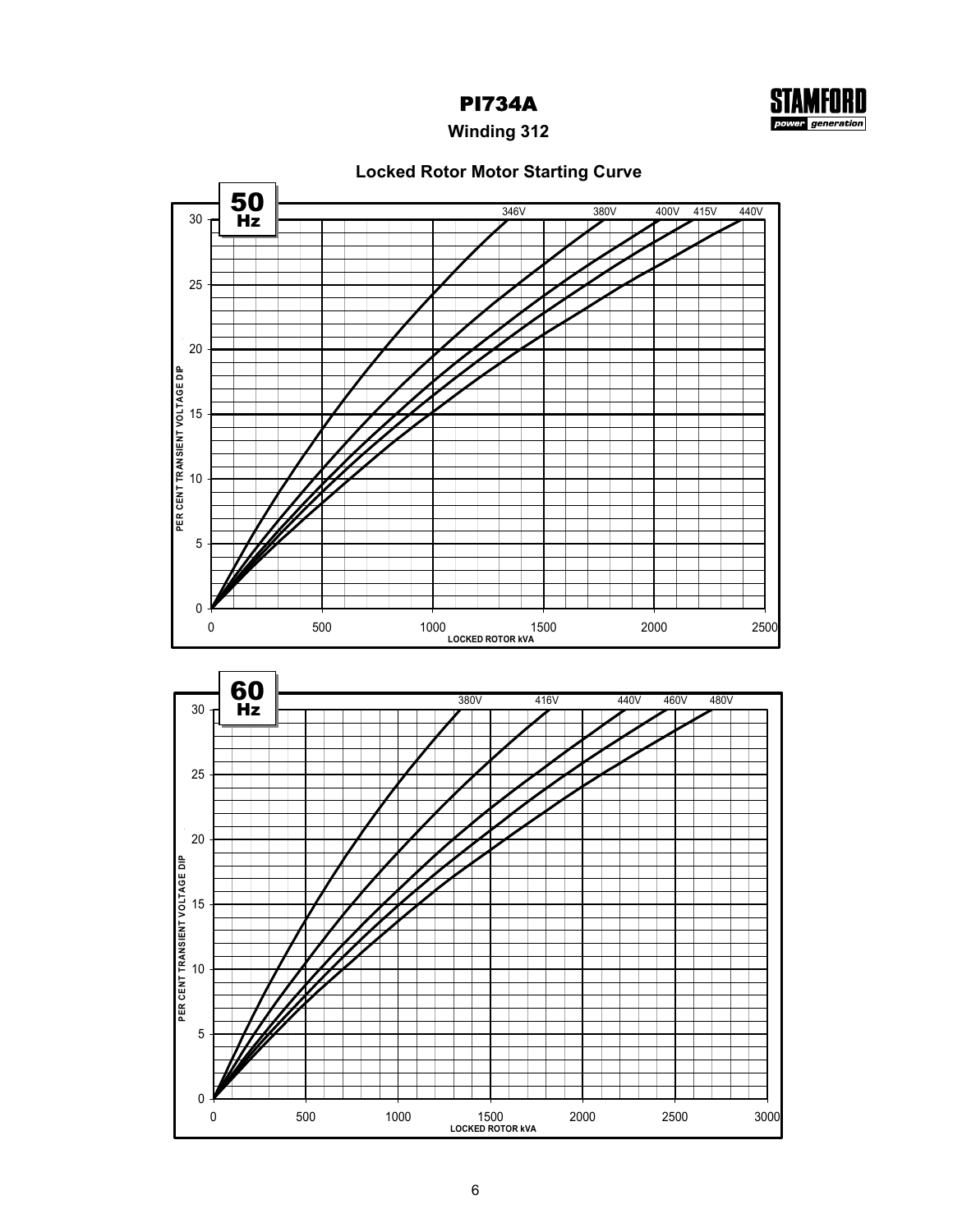



# **Three-phase Short Circuit Decrement Curve. No-load Excitation at Rated Speed**

Sustained Short Circuit = 4,650 Amps

## **Note 1**

The following multiplication factors should be used to adjust the values from curve between time 0.001 seconds and the minimum current point in respect of nominal operating voltage :

|                  | 50Hz   | 60Hz             |        |  |  |  |  |  |
|------------------|--------|------------------|--------|--|--|--|--|--|
| Voltage          | Factor | Voltage          | Factor |  |  |  |  |  |
| 380 <sub>v</sub> | x 1.00 | 416 <sub>v</sub> | x 1.00 |  |  |  |  |  |
| 400v             | x 1.05 | 440 <sub>v</sub> | x 1.06 |  |  |  |  |  |
| 415 <sub>v</sub> | x 1.09 | 460 <sub>v</sub> | x 1.10 |  |  |  |  |  |
| 440 <sub>v</sub> | x 1.16 | 480 <sub>v</sub> | x 1.15 |  |  |  |  |  |

The sustained current value is constant irrespective of voltage level

#### **Note 2**

The following multiplication factor should be used to convert the values calculated in accordance with NOTE 1 to those applicable to the various types of short circuit :

| 50Hz<br>60Hz     |            |                  | 3-phase             | 2-phase L-L                | 1-phase L-N |        |  |
|------------------|------------|------------------|---------------------|----------------------------|-------------|--------|--|
| Voltage          | Factor     | Voltage          | Factor              | IInstantaneous             | x 1.00      | x 0.87 |  |
| 380 <sub>v</sub> | .00<br>x 1 | 416v             | .00<br>$\mathbf{v}$ | Minimum                    | x 1.00      | x 1.80 |  |
| 400 <sub>v</sub> | .05<br>x.  | 440 <sub>v</sub> | .06<br>x 1          | Sustained                  | $x$ 1.00    | x 1.50 |  |
| 415 <sub>v</sub> | .09<br>x   | 460 <sub>v</sub> | 10<br>x 1           | Max.<br>sustained duration | $10$ sec.   | 5 sec. |  |

All other times are unchanged

#### **Note 3**

Curves are drawn for Star (Wye) connected machines.